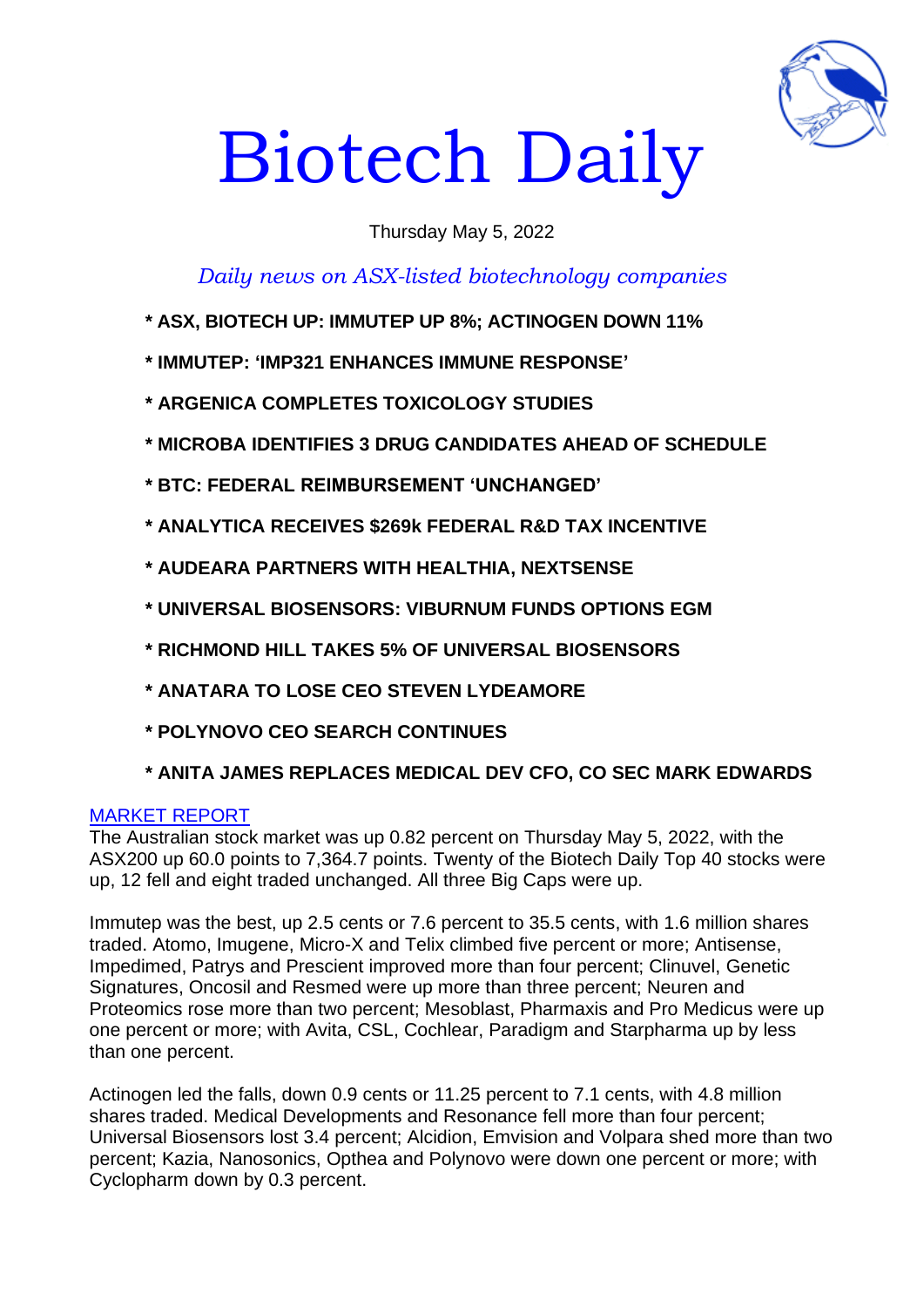## IMMUTEP

Immutep says data from its phase II trial of IMP321 and paclitaxel for metastatic breast cancer shows "statistically significant" biomarker responses linked to overall survival. Immutep said the data, presented at the European Society for Medical Oncology's Breast Cancer Congress, showed that the IMP321, or eftilagimod alpha, or efti, group saw statistically significant increases in innate and adaptive immune responses, including in monocyte ( $p = 0.025$ ), activated CD8 T-cells ( $p = 0.027$ ), and absolute lymphocyte counts. The company said the increase seen in the IMP321 group's absolute lymphocyte count was significantly linked to improved overall survivability.

Last year, Immutep said that its 227-patient, randomized, blinded, phase II active immunotherapy paclitaxel with IMP321, or 'Aipac', trial for metastatic breast cancer showed a "non-significant survival benefit trend" (BD: Nov 10, 2021).

The company said at that time that 114 women with human epidermal receptor 2 (HER2) negative and hormone receptor (HR) positive metastatic breast cancer received IMP321, in combination with paclitaxel, while 113 women received placebo and paclitaxel. Immutep said that at the May 14, 2021 data cut-off date, patients receiving IMP321 with paclitaxel had a median overall survival of 20.4 months compared to 17.5 months for control group patients, a benefit of 2.9 months ( $p = 0.197$ ) and better quality of life. Today, Immutep chief scientific officer Dr Frederic Triebel said "the biomarker analysis is highly valuable for two key reasons".

"Firstly, the statistically significant difference in the immune response between the efti and placebo patients confirms efti is activating the immune system and helping patients live longer," Dr Triebel said. "This is demonstrated by the increase in circulating monocytes, CD8 T-cells and a serum Th1 marker, CXCL10, plus the absolute lymphocyte count, and correlation of these improved immune parameters with overall survival."

"Secondly, the early rise in [absolute lymphocyte count] in patients treated with efti provides clinicians with a potential predictor of improved survival, helping them to determine early on if continued treatment with efti is potentially beneficial," Dr Triebel said. "The exploratory analysis showing statistically significant improvements in [overall survival] in different patient subgroups is also very important as we work towards the optimal design of the planned registrational trial in breast cancer," Dr Triebel said. Dr Triebel said the data was consistent with the belief that efti should be able to help of patients "including those who fail to respond to current immunotherapy options". Immutep was up 2.5 cents or 7.6 percent to 35.5 cents with 1.6 million shares traded.

#### ARGENICA THERAPEUTICS

Argenica says it has completed good laboratory practice (GLP) safety studies of ARG-007 for brain tissue death reduction, with no abnormal symptoms observed.

Argenica said the studies were a requirement for ethics permission for its proposed phase I trial of ARG-007, expected to begin later this year.

The company said the studies assessed the effects of ARG-007 on the central nervous and respiratory systems in rats, the cardiovascular system in non-human primates, and included doses within the therapeutic range and up to the maximum tolerated dose. Argenica chief executive officer Dr Liz Dallimore said the company was "extremely encouraged by the results of these GLP safety pharmacology studies, which show that even at high doses of ARG-007, there were no abnormal effects seen".

"This gives us great confidence as we prepare our ethics submission to gain approval for our upcoming phase I clinical trial," Dr Dallimore said.

Argenica was up 2.5 cents or 5.7 percent to 46.5 cents.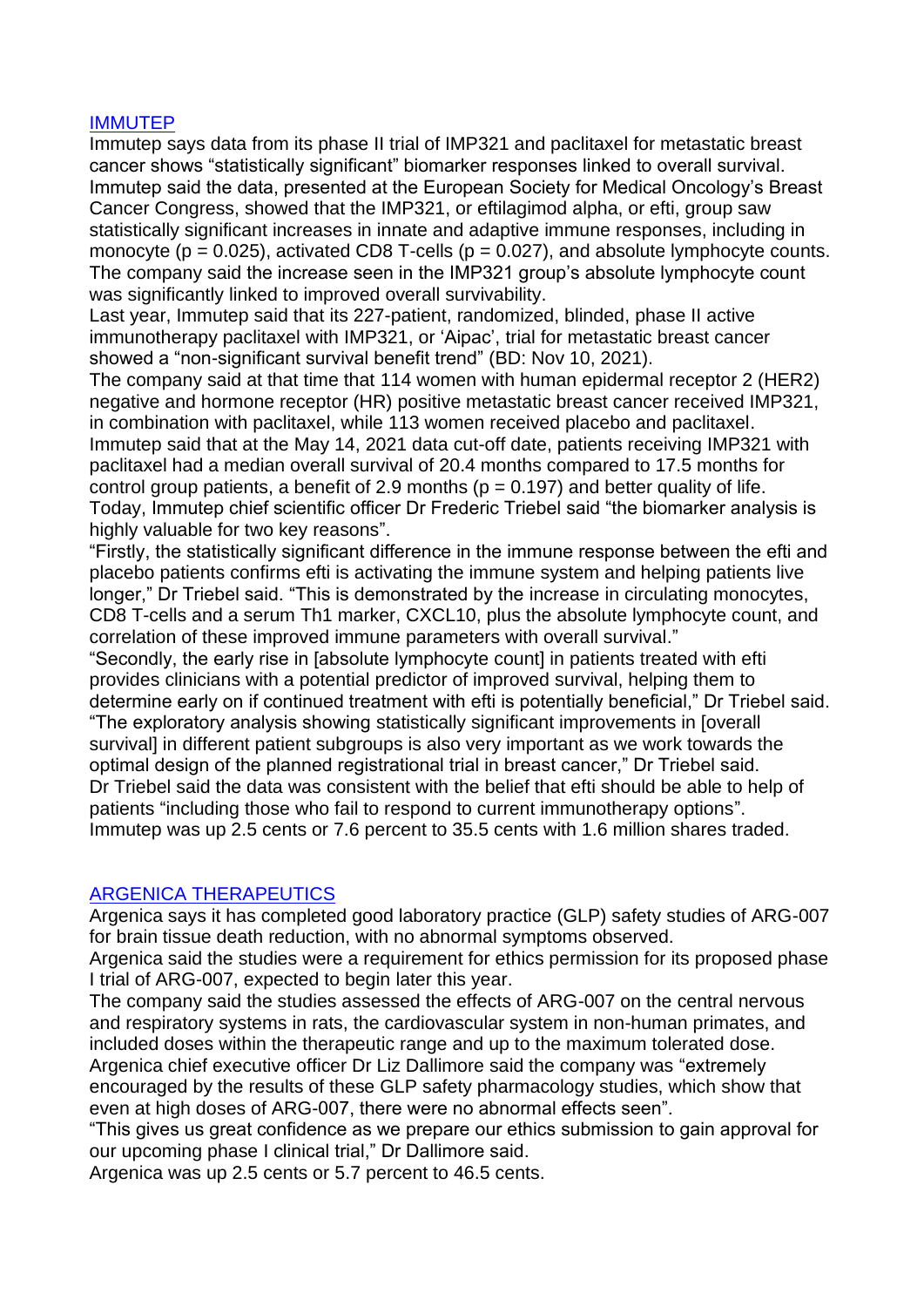# MICROBA LIFE SCIENCES

Microba says it has identified three candidates for its immune-oncology program, and intends to begin pre-clinical animal studies by this year, 12 months ahead of schedule. Microba said it was targeting the discovery and development of a microbiome therapy to improve response rates in cancer patients receiving immune checkpoint inhibitor therapy, with a specific focus on melanoma and lung cancer patients.

Microba chief executive officer Dr Luke Reid the acceleration of the program was "really pleasing" because developing an effective adjuvant therapy for cancer patients receiving immune checkpoint inhibitors had the potential to affect outcomes for millions of patients. The company said its partnership with Sydney's Garvan Institute of Medical Research,

would collect data on "thousands of cancer patients over the coming years to establish a leading cancer microbiome dataset", which was expected to broaden the number of cancers for which it could identify a clear microbiome signature.

Microba said the combination of the new leads and the partnership with Garvan would save more than \$US1 million on discovery activities which were scheduled to take place over the next 18 months.

Microba chief scientific officer Prof Lutz Krause said the company's technology had uncovered therapeutic leads sooner than expected.

"We are excited to progress these into pre-clinical models and ultimately into human clinical trials pending the results," Prof Krause said.

"This exemplifies the power of Microba's data-driven therapeutic platform, which enables the rapid discovery and development of these novel monoclonal microbial therapies," Prof Krause said.

Microba fell 2.5 cents or 6.7 percent to 35 cents.

#### BTC HEALTH

BTC Health says that current reimbursement levels applicable to the company's Ambit infusion pumps will remain unchanged.

Last month, BTC said the Federal Department of Health's reduction in Prosthesis List benefits was "potentially inconsistent with the agreed methodology" (BD: Apr 19, 2022). Today, the company said the Federal Department of Health had confirmed that the proposed Prostheses List benefit reductions scheduled from July 1, 2022 would not apply

to its single use ambulatory drug delivery infusion devices and accessories. BTC said that given the current reimbursement would remain unchanged, it expected no commercial impact.

BTC chair Dr Richard Treagus said the company was "very pleased that the [Department of Health] has agreed with our position and clarified this issue in our favor".

"We are fully committed to working with the [Department of Health], hospital groups and healthcare providers to ensure that Australian patients continue to have ready access to these important medical products," Dr Treagus said.

BTC was up 1.2 cents or 27.3 percent to 5.6 cents.

#### **ANALYTICA**

Analytica says it has received \$269,106 from the Australian Tax Office under the Federal Government Research and Development Tax Incentive program.

Analytica said the rebate related to expenditure for the year to June 30, 2021.

Analytica was unchanged at 0.1 cents.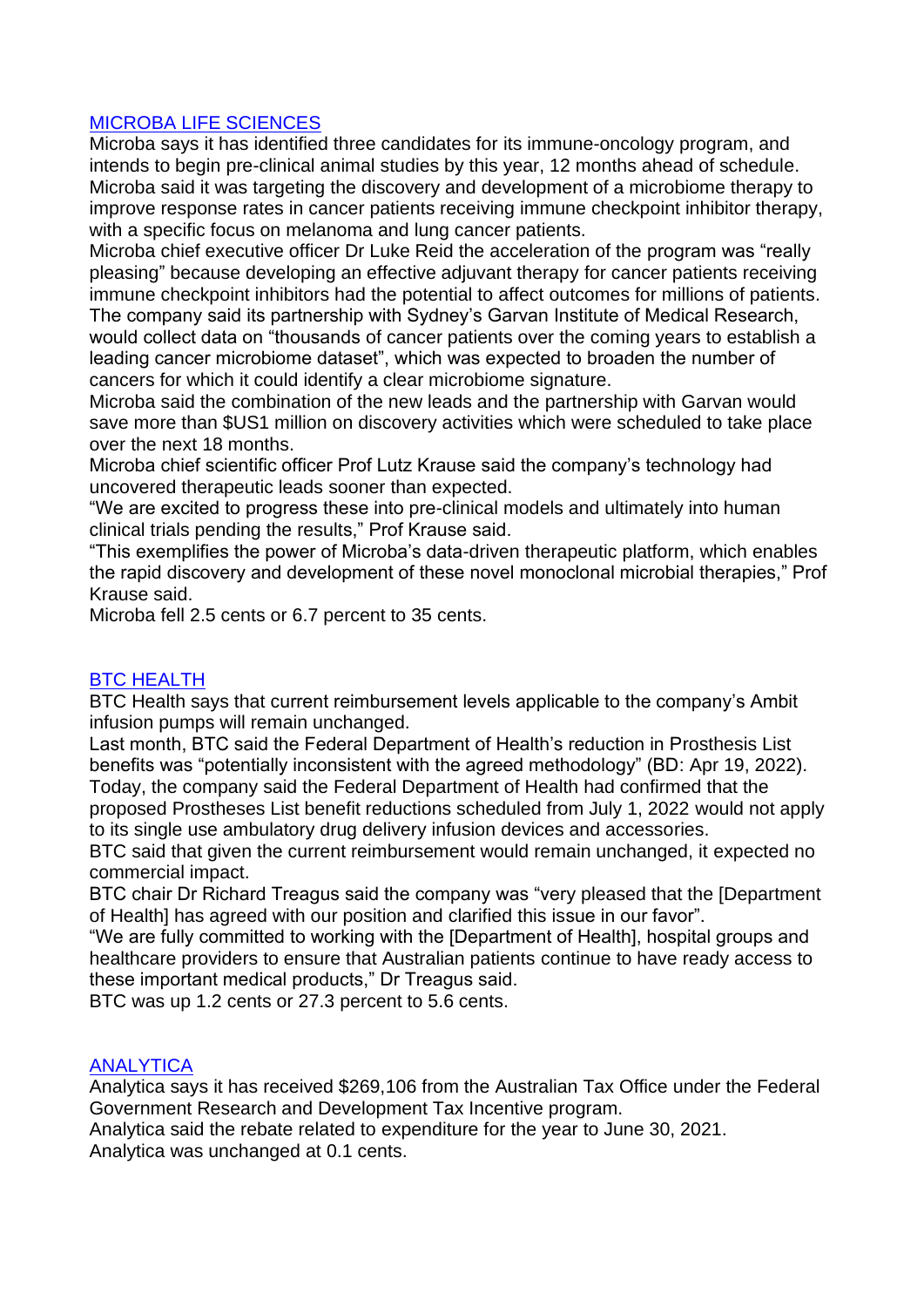## AUDEARA

Audeara says it has an indefinite seller agreement with Brisbane's Healthia Group and a partnership with the Sydney-based Nextsense.

Audeara said Healthia had stocked its products at five locations with the expectation that products would be available in more locations as audiology services were incorporated.

The company said that through Nextsense, its products would be available nationally and it would support Nextsense's initiatives to raise awareness of hearing health.

Audeara was up 2.5 cents or 7.6 percent to 35.5 cents with 1.6 million shares traded.

#### UNIVERSAL BIOSENSORS

Universal Biosensors says shareholders will vote to issue 3,840,000 options to underwriter Viburnum Funds and one or more adjournments to pass the resolution.

In April, Universal Biosensors said it raised \$6 million in a placement at 77 cents a share and expected to raise \$20 million in an underwritten rights offer (BD: April 21, 2022).

Today, the company said it would seek shareholder approval to issue the underwriters, Viburnum Funds, 3,840,000 unquoted options, valued at \$680,000, with half exercisable at 92 cents and the remainder at \$1.00, within three years of issue.

Universal Biosensors said it would ask shareholders to approve "one or more adjournments of the meeting, if necessary, even if a quorum is present, to solicit additional [proxy votes] if there are not sufficient votes in favor of proposal 1".

The virtual meeting will be held on May 23, 2022, at 10am (AEST), available at: [https://web.lumiagm.com/343806865.](https://web.lumiagm.com/343806865)

Universal Biosensors fell two cents or 3.4 percent to 57.5 cents with 1.2 million shares traded.

# UNIVERSAL BIOSENSORS

Melbourne's Richmond Hill Capital says it has become a substantial shareholder in Universal Biosensors with 9,379,478 shares or 5.05 percent of the company. Richmond Hill said that between January 4 and May 4, 2022, it bought 2,607,980 Chess depository instruments (CDIs) for \$1,684,427, or 64.6 cents a share.

#### ANATARA LIFESCIENCES

Anatara says chief executive officer Steven Lydeamore will resign, effective from June 26, 2022, with chair Dr David Brookes to be the interim executive chair.

Anatara said Mr Lydeamore was leaving to pursue "other business interests".

Dr Brookes said the company had "several important inflection points looming" … [and it was] prudent to delay the recruitment process".

Dr Brookes thanked Mr Lydeamore "for his leadership and significant contribution to the company over the last three and a half years".

"During this time Anatara has faced major headwinds with the return of global rights to Detach followed by the Covid-19 pandemic," Dr Brookes said. "With limited resources, the Anatara team developed new formulations for piglets and poultry, both of which have been successful in proof-of-concept challenge studies."

Dr Brookes said that the company had changed its strategic focus to human health and completed development of the pineapple stem bromelain-based gastro-intestinal reprogramming, or Garp technology, for irritable bowel syndrome.

Anatara was unchanged at 9.9 cents.